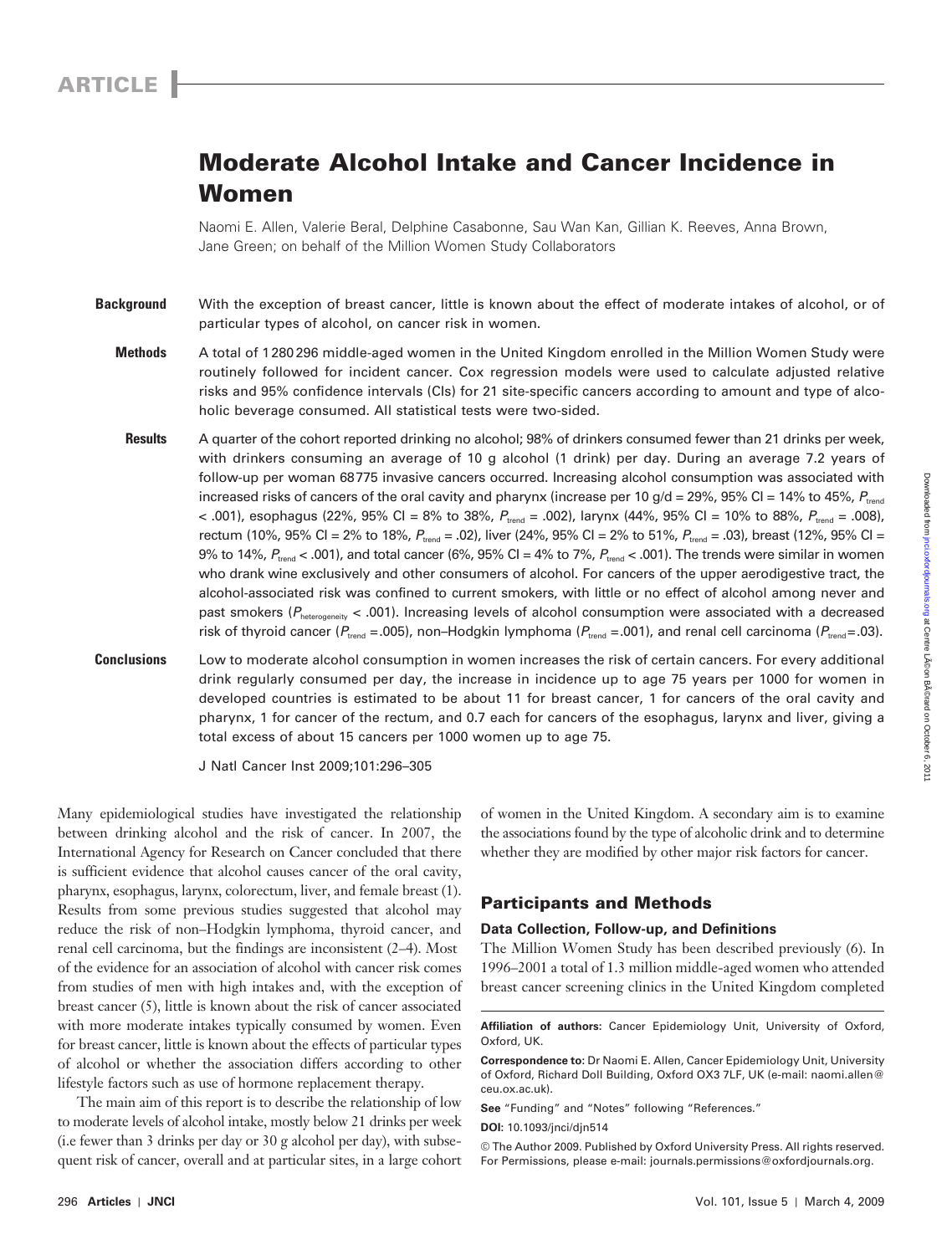a questionnaire that asked for sociodemographic and other personal information, including how much wine, beer, and spirits they drank on average each week. Information on whether the line consumed was red, white or both was also recorded. In a followup survey, done about 3 years after recruitment, study participants were again asked to report the usual number of alcoholic drinks consumed per week. The study questionnaires are available on the study web site (www.millionwomenstudy.org). All participants gave written informed consent to take part in the study, and approval was provided by the Oxford and Anglia Multi-Centre Research and Ethics Committee.

All study participants were "flagged" on the National Health Service (NHS) Central Registers, which routinely provide the investigators with information on deaths and incident cancers, and code the cause of death and cancer site according to the the International Classification of Diseases, 10th Revision (ICD-10) (7). For this analysis, we examined the 21 most common cancer sites: oral cavity and pharynx (C00-C14); esophagus (C15); stomach (C16); colon (C18); rectum (C19–C20); liver (C22); pancreas (C25); larynx (C32); lung (C34); malignant melanoma (C43); breast (C50); cervix (C53); endometrium (C54); ovary (C56); renal cell carcinoma (C64); bladder (C67); brain (C71); thyroid (C73); non-Hodgkin lymphoma (C82-C85); multiple myeloma (C90); and leukemia (C91–C93, C95). Cancers of the esophagus were classified according to histological subtype and defined as adenocarcinoma (ICD-10-0 morphology codes under ICD-10 C15: 81903, 81453, 81403, 81443, 82113, 82603, 84803, and 84813) or nonadenocarcinoma (all other morphology codes).

### **Statistical Analysis**

Of the 1 332 425 women potentially eligible for these analyses, we excluded 42 408 who had a cancer (except nonmelanoma skin cancer [ICD-10 C44]) registered before recruitment and a further 9721 who had missing information on alcohol intake, leaving 1 280 296 for the main analyses. The analyses of endometrial and cervical cancer were restricted to women who reported at recruitment not having had a hysterectomy ( $n = 954450$ ), and analyses of ovarian cancer were restricted to women who reported not having had a bilateral oophorectomy ( $n = 1116460$ ).

Women were categorized into five groups according to the total number of alcoholic drinks that contained about 10 g alcohol consumed per week, as reported in the recruitment questionnaire (ie, 1 glass of wine, half a pint of beer, or 1 measure of spirits). For wine, a standard glass volume is 125 mL and standard alcohol content is 8.8 g/100 mL for white wine and 9.5 g/100 mL for red wine, for beer a standard volume is 284 mL and alcohol content 3.2 g/100 mL, and for spirits a standard volume is 23 mL and alcohol content  $31.7$  g/100 mL (8). The categories used in these analyses were 0, less than or equal to 2,  $3-6$ ,  $7-14$ , or greater than or equal to 15 drinks per week, the cut points based on an approximately equal distribution among the drinkers, except for the highest category of alcohol intake which was of a priori interest. Women who reported drinking no alcohol at the time they joined the study may be a biased group as some may have stopped drinking due to ill heath. Therefore, women who reported drinking some alcohol, but less than or equal to 2 drinks per week, were taken as the reference group. We adjusted for measurement error in reported alcohol

# **CONTEXT AND CAVEATS**

# **Prior knowledge**

With the exception of breast cancer, there was little information on the cancer risks conferred by alcohol consumption in women.

# **Study design**

Prospective cohort study with alcohol consumption determined on the basis of a questionnaire and information on incidence of specific cancers obtained from a national registry. Cox regression models were used to estimate cancer risks associated with alcohol consumption after adjustment for other risk factors.

#### **Contribution**

Increasing but moderate alcohol consumption in women was determined to be associated with an increased risk of cancers of the oral cavity and pharynx, esophagus, larynx, rectum, breast, and liver, and with a decreased risk for thyroid cancer, non-Hodgkin lymphoma, and renal cell carcinoma. No differences in cancer risks were observed between drinkers of wine only and other consumers of alcohol.

#### **Implications**

In middle-aged women, moderate alcohol consumption increases the risk of cancer overall; each additional drink regularly consumed per day may account for approximately 15 excess cancers per 1000 women up to age 75 in this age group in developed countries.

#### **Limitations**

The study could not address the risk conferred by heavy sustained drinking due to the composition of the cohort.

From the Editors

intake using the regression dilution approach  $(9,10)$ , whereby women were categorized into five levels of alcohol intake, based on consumption reported at recruitment, but the average intake of alcohol (expressed as g/d) in each category was taken to be that reported in the follow-up survey, about 3 years later, using data from 708 265 women. It was assumed that each drink contains 10 g alcohol, and for women who reported at resurvey drinking less than one drink per week, daily consumption was taken to be zero.

Woman-years were calculated from the date of recruitment to the date of any cancer registration (other than nonmelanoma skin cancer), death, or the last date of follow-up, whichever came first. The last date of follow-up in most areas was December 31, 2006; but in the West Midlands and the Thames region it was June 30, 2006; in the North Yorkshire and North West Merseyside regions it was December 31, 2005; and in Scotland it was December 31, 2002. Cancer incidence data were incomplete beyond these dates.

Cox regression models were applied to estimate relative risks (RRs) of each cancer site of interest associated with various measures of alcohol intake, using attained age as the underlying time variable. There was no evidence that the proportional hazard assumption was violated. Data were stratified by region of residence (10 areas covered by 10 cancer registries), and adjustments were made for quintiles of socioeconomic status [using the Townsend deprivation index ( 11 ), which includes measures of unemployment, overcrowding, owner – occupier status, and car ownership for the postcode area of each participant, based on the 1991 National Census]; smoking (never, past, or current smokers, <10, 10–19, or  $\geq$ 20 cigarettes per day); body mass index (<25, 25–29, or  $\geq$ 30 kg/m<sup>2</sup>); physical activity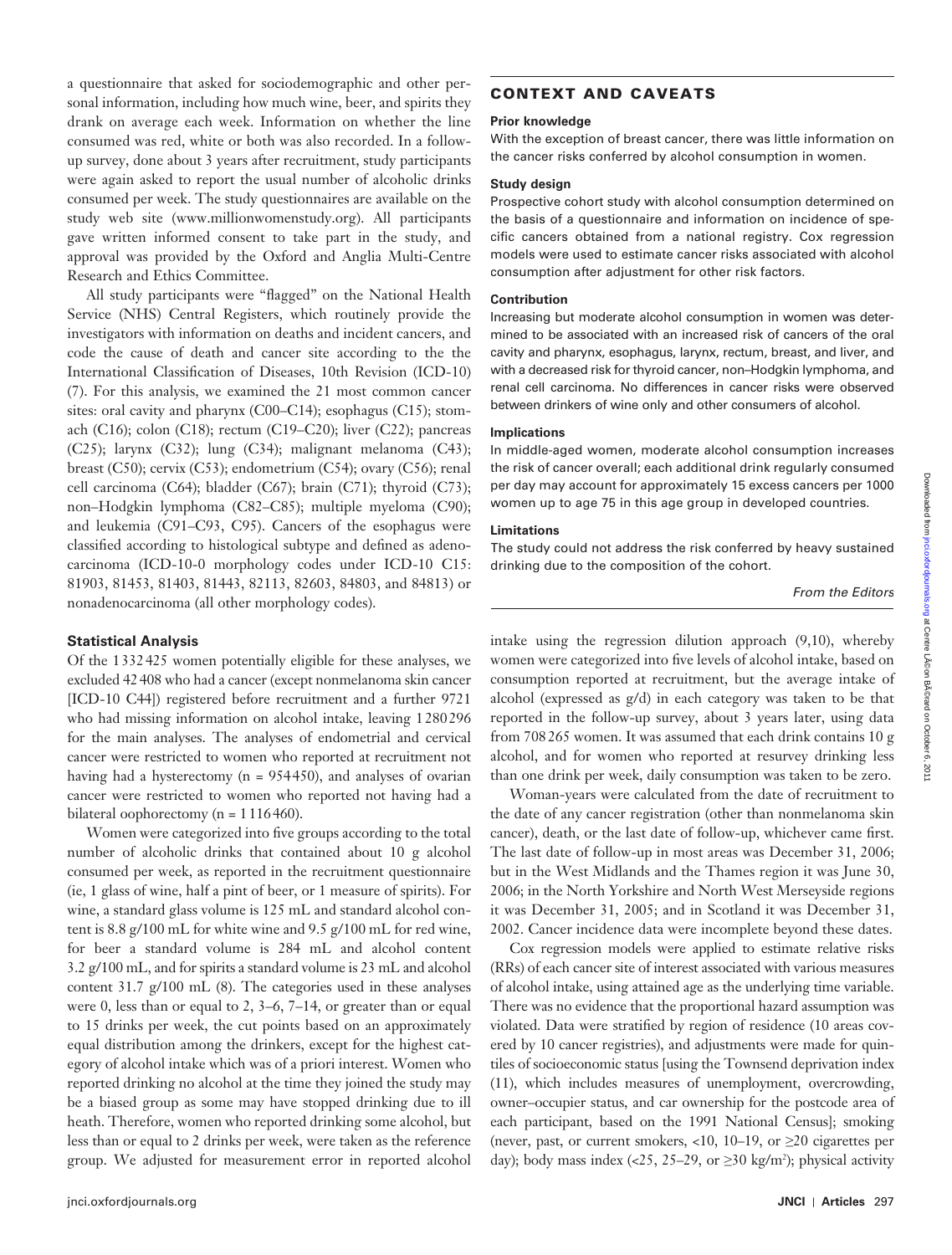Downloaded from jnci.oxfordjournals.org at Centre Léon BĂ©rard on October 6, 201 Downloaded from [jnci.oxfordjournals.org](http://jnci.oxfordjournals.org/) at Centre LA©on BA©rard on October 6, 2011

(strenuous exercise <1 or  $\geq$ 1 times per week); ever use of oral contraceptives (yes or no); and use of hormone replacement therapy (current, past, or never). There was a relatively low proportion of missing values for each covariate entered in the final model  $\langle$ <1.5% for most variables), and these were assigned to a separate stratum for each variable. However, to assess the effect of any residual confounding on the main findings, sensitivity analyses were performed in which the association of alcohol intake and cancer risk was examined only among those women with complete information on all adjustment variables ( $n = 1086837$ ); the relative risk estimates did not materially change for any cancer endpoint. All variables included in the models were derived from information reported at recruitment, unless otherwise stated. When more than two groups are compared, variances were estimated by treating the relative risks as floating absolute risks, yielding floated confidence intervals (FCIs)  $(12)$ . The use of floating absolute risks rather than conventional methods does not alter the relative risks but slightly reduces the variances attributed to the relative risks that are not defined as 1.0. This enables the reader to make valid comparisons between any two exposure groups, even if neither is the baseline group. Any comparison between two log relative risks must, therefore, take the variation in each estimate into account [by summing their variances, as described in detail elsewhere (13)]. For any comparison between two alcohol categories, conventional confidence intervals (CIs) were calculated. The test for trend across categories of intake was based on the mean alcohol intake (g/d) reported at resurvey in each group.

The association of alcohol intake and cancer incidence was summarized in the form of a log-linear trend in risk per 10 g/d alcohol (broadly equivalent to one extra drink of alcohol per day or an increase of one unit per day) among drinkers only; statistical heterogeneity of the association of alcohol with cancer risk according to subgroups of type of alcoholic drink, smoking status, and, for breast cancer, use of hormone replacement therapy was assessed using chi-square tests.

Where results are presented in the form of plots, the relative risks and their corresponding confidence intervals or floated confidence intervals are represented by squares and lines, with the area of the square inversely proportional to the variance of the logarithm of the corresponding relative risk. This provides an appropriate indication of the amount of statistical information involved for that particular estimate.

We estimated the excess risk of cancer for every 10 g/d increase in alcohol intake among women in developed countries. This was done by applying the relative risks obtained here to cumulative cancer incidence rates (up to age 75 years for around the year 2000) typically found in developed countries with a low to moderate alcohol intake among women (14), assuming that the relative risks apply to the general population up to age 75 years. We also estimated the proportion of cancers attributable to alcohol in women in the United Kingdom, taking the national average alcohol intake to be 9.3 g/d and assuming that 31% of UK women are nondrinkers (15,16). All statistical tests were two-sided, and all statistical analyses were performed with Stata version 9.0 (Stata, TX).

# **Results**

A total of 1280296 middle-aged women recruited in 1996-2001, all of whom were flagged on the NHS Central Registers for automatic

notification to the investigators of cancer incidence, were included in these analyses. Overall, the participants were aged 55 years on average at recruitment and had a low to moderate alcohol consumption: 24% reported that they were nondrinkers, 29% reported drinking on average less than or equal to 2 drinks per week, 23% reported drinking 3–6 drinks per week, 19% reported drinking 7 – 14 drinks per week, and 5% reported drinking greater than or equal to 15 drinks per week. Among drinkers, 98% consumed fewer than 21 drinks per week. The average alcohol intake was 4.4 drinks per week (ie, 6.3 [SD 8.2] g/d) among all women and 7.1 drinks per week (ie, 10 [SD 8.4]  $g/d$ ) among drinkers (Table 1).

Women who drank alcohol were likely to be younger, leaner, more affluent, and to do strenuous exercise more frequently than nondrinkers (Table 1). Drinkers were also more likely to have ever used oral contraceptives and to be currently using hormone replacement therapy. Among drinkers, the proportion of current smokers increased with increasing alcohol intake. Approximately 30% of the population reported that they drank wine exclusively, with an average alcohol intake of 9.4 (SD 8.1) g/d; 47% drank other alcoholic drinks (defined as women who drank beer and/or spirits exclusively or women who drank a mixture of wine, beer, and/or spirits), with an average alcohol intake of 10.7 (SD 8.6) g/d. Women who drank wine exclusively also tended to be more affluent, to be leaner, or to take strenuous exercise more frequently and were less likely to be current smokers compared with other drinkers (Table 1). Overall, 93% of women who reported at entry that they were nondrinkers also reported in the follow-up survey that they drank no alcohol or less than one drink per week. Among the 7% who reported being nondrinkers at entry but reported 3 years later drinking some alcohol, most (58%) reported that they drank only 1 or 2 drinks per week.

Women were followed up for cancer incidence over 9.2 million person-years, for an average of 7.2 years per woman (Table 1). A total of 68775 incident cancers were notified by the NHS Central Registers. We calculated the relative risk at individual cancer sites by categories of alcohol consumption at recruitment (Table 2). Nondrinkers had an increased risk for several cancer sites compared with women who drank fewer than or equal to 2 drinks per week; increases were statistically significant for cancers of the oral cavity and pharynx, esophagus, stomach, liver, lung, cervix, endometrium, and renal cell carcinoma. However, because we cannot differentiate between former drinkers and lifelong never drinkers, all subsequent analyses are restricted to drinkers.

Among drinkers, increasing amount of alcohol consumed was statistically significantly associated with increased risks of cancers of the oral cavity and pharynx ( $P_{\text{trend}} < .001$ ), esophagus ( $P_{\text{trend}} = .002$ ), larynx ( $P_{\text{trend}}$  = .008), rectum ( $P_{\text{trend}}$  = .02), liver ( $P_{\text{trend}}$  = .03), breast  $(P_{\text{trend}} < .001)$ , and all cancers combined ( $P_{\text{trend}} < .001$ ). When cancer of the esophagus was classified further into nonadenocarcinoma and adenocarcinoma subtypes, alcohol intake was strongly associated with nonadenocarcinoma ( $P_{\text{trend}} < .001$ ) and was not associated with adenocarcinoma of the esophagus ( $P_{\text{trend}} = .2$ ). There was also evidence for a statistically significant reduction in the risk of thyroid cancer, non – Hodgkin lymphoma, and renal cell carcinoma with increasing alcohol consumption ( $P_{\text{trend}} = .005$ , .001, and .03, respectively). For all other cancer sites, there were no statistically significant trends with alcohol intake.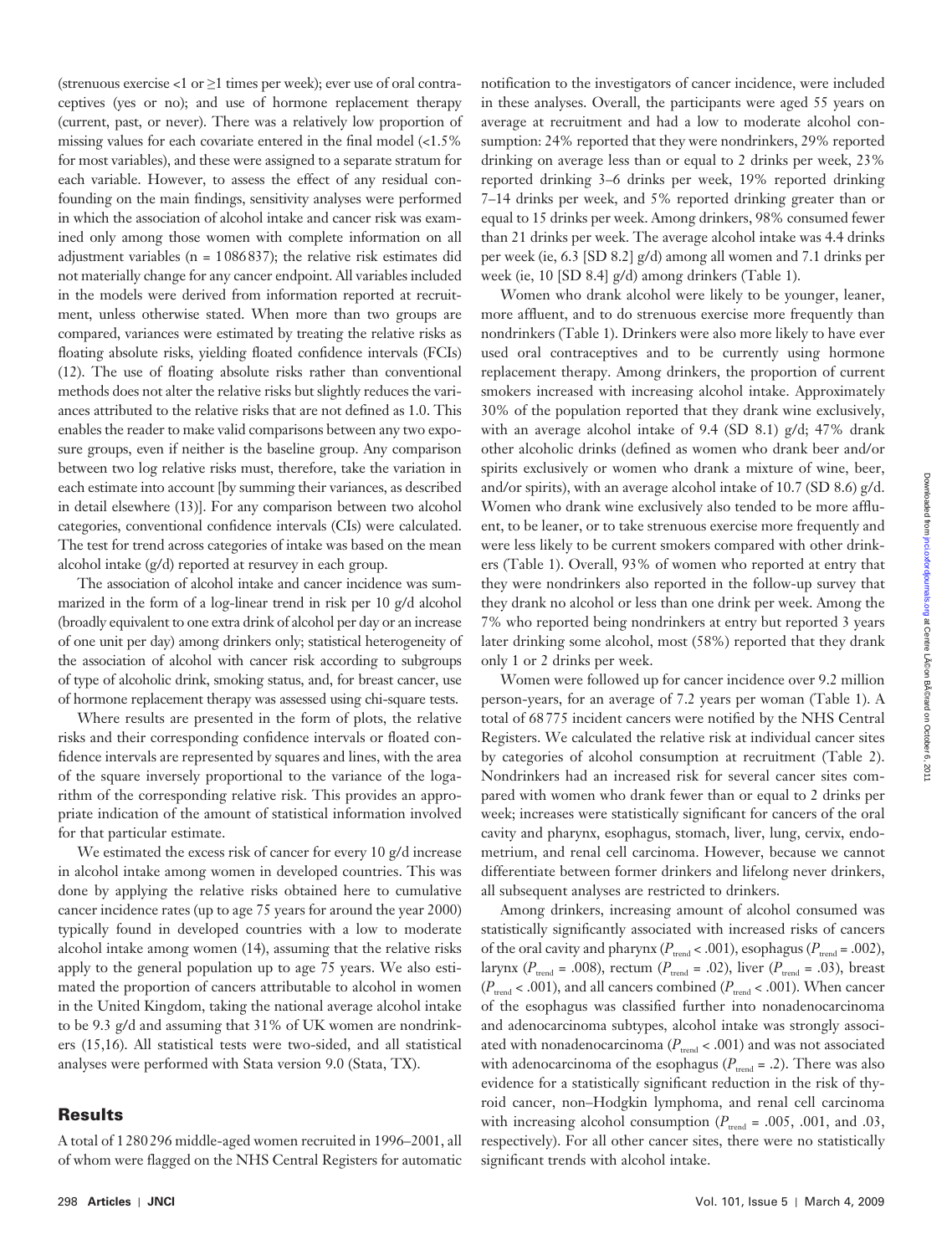**Table 1.** Characteristics of the study population at recruitment, and details of follow-up, according to amount and type of alcohol intake in the Million Women Study\*

|                                                        |                                       | <b>Drinkers at recruitment</b> |                                   |                                 |                         |                                           |                    |              |
|--------------------------------------------------------|---------------------------------------|--------------------------------|-----------------------------------|---------------------------------|-------------------------|-------------------------------------------|--------------------|--------------|
|                                                        |                                       | By category of alcohol intake  |                                   |                                 |                         | By type of alcohol                        |                    |              |
|                                                        | <b>Nondrinkers</b><br>at recruitmentt | $<$ 2 drinks<br>per<br>week‡   | $3 - 6$<br>drinks<br>per<br>week‡ | $7 - 14$<br>drinks<br>per week‡ | >15 drinks<br>per week‡ | <b>Drinkers</b><br>of wine<br>exclusively | Other<br>drinkers§ | All<br>women |
| Characteristic at                                      |                                       |                                |                                   |                                 |                         |                                           |                    |              |
| recruitment                                            |                                       |                                |                                   |                                 |                         |                                           |                    |              |
| Number of women                                        | 306760                                | 371453                         | 293891                            | 240894                          | 67292                   | 378011                                    | 595519             | 1280296      |
| Alcohol intake, mean<br>$(SD)$ , $g/d$                 | 0.4(1.8)                              | 2.3(3.3)                       | 6.3(4.8)                          | 13.8(7.2)                       | 24.4 (11.4)             | 9.4(8.1)                                  | 10.7(8.6)          | 6.3(8.2)     |
| Age, mean (SD), y                                      | 56.5(4.5)                             | 56.1(4.4)                      | 55.6 (4.4)                        | 55.3(4.3)                       | 55.1(4.3)               | 55.8 (4.4)                                | 55.6 (4.4)         | 55.9 (4.4)   |
| Socioeconomic status<br>(% in lowest quintile)         | 29.3                                  | 18.0                           | 16.3                              | 16.1                            | 15.5                    | 14.1                                      | 18.6               | 19.8         |
| Current smokers (%)                                    | 26.2                                  | 16.6                           | 17.2                              | 22.4                            | 25.9                    | 15.3                                      | 21.2               | 20.6         |
| Body mass index,<br>mean (SD), kg/m <sup>2</sup>       | 27.2(5.4)                             | 26.4(4.7)                      | 26.0(4.4)                         | 25.4(4.0)                       | 25.4(4.1)               | 25.7(4.4)                                 | 26.1(4.5)          | 26.2(4.7)    |
| Strenuous exercise<br>(% more than<br>once a week)     | 17.3                                  | 19.3                           | 22.0                              | 25.3                            | 27.8                    | 22.7                                      | 21.8               | 21.0         |
| Ever use of oral<br>contraceptives (%)                 | 49.4                                  | 57.7                           | 64.3                              | 69.4                            | 73.8                    | 61.0                                      | 65.5               | 60.3         |
| Current use of<br>hormone replacement<br>therapy $(%)$ | 28.9                                  | 32.7                           | 35.7                              | 38.4                            | 39.5                    | 34.7                                      | 36.0               | 33.9         |
| Follow-up for cancer                                   |                                       |                                |                                   |                                 |                         |                                           |                    |              |
| incidence                                              |                                       |                                |                                   |                                 |                         |                                           |                    |              |
| Woman-years of                                         | 2.18                                  | 2.68                           | 2.11                              | 1.71                            | 0.48                    | 2.74                                      | 4.24               | 9.16         |
| follow-up (in millions)                                |                                       |                                |                                   |                                 |                         |                                           |                    |              |
| Incident cancers (n)                                   | 17416                                 | 19307                          | 15183                             | 12838                           | 4031                    | 19649                                     | 31710              | 68775        |

Percentage excludes missing values (proportion of missing values: <1.5% for socioeconomic status, use of oral contraceptives, use of hormone replacement therapy, and smoking status [5.7% for more detailed information on smoking], 3.5% for physical activity, and 5.1% for body mass index).

† Nondrinkers include never drinkers and former drinkers.

‡ One drink or unit is equivalent to about 10 g of alcohol.

§ Other drinkers are defined as drinkers of beer and/or spirits exclusively or a mixture of wine, beer, and/or spirits.

|| To allow for regression dilution, mean alcohol intake (g/d) in each category is the remeasured value taken 3 years after recruitment (9).

We estimated the change in the absolute incidence of cancer per 10-g/d increase in alcohol intake for the cancers with a statistically significant increase in risk (shown in Figure 1). In around the year 2000, cumulative incidence rates per 1000 women in developed countries by age 75 years were typically 5 for cancers of the oral cavity and pharynx, 3 (liver and esophagus), 1.5 (larynx), 10 (rectum), and 95 (breast) (14). Applying the relative risks shown in Figure 1 to these cumulative incidence rates, we calculated that the excess incidence of cancer up to age 75 years associated with a 10-g increase in alcohol consumption per day is of the order of 1 per 1000 for cancers of the oral cavity and pharynx, 0.7 per 1000 for esophageal cancer, 0.7 per 1000 for cancer of the larynx, 1 per 1000 for rectal cancer, 0.7 per 1000 for liver cancer, and 11 per 1000 for breast cancer. The total excess for these cancers is thus estimated to be about 15 per 1000 women in developed countries up to age 75 years for every additional drink consumed. (The estimated background total cumulative incidence for these cancers is 118 per 1000 up to age 75 years.) We also estimated that in the United Kingdom, alcohol accounts for about 11% of all breast cancers (5000 extra cancers annually), 22% (250 annually) of liver cancers, 9% (500 annually) of rectal cancers, and 25% (1200 annu-

ally) of all cancers of the upper aerodigestive tract (defined as cancers of the oral cavity and pharynx, esophagus, and larynx).

Figure 2 shows the estimated increases in relative risk for cancer at sites that we found were statistically significantly associated with alcohol intake or that had been suggested by others to be associated with alcohol intake. Relative risks were calculated per 10-g/d increase in alcohol intake among women who drank wine exclusively and among other drinkers. The differences in risk estimates between those who drank wine exclusively and those who drank only beer and/or spirits or a mixture of alcoholic drinks were not statistically significant for any of the cancer sites examined.

There were 21 971 women with incident breast cancer among the drinkers, and the increase in risk associated with a 10-g/d increase in alcohol intake was similar among women who drank wine exclusively and among other drinkers ( $P_{\text{heterogeneity}} = .3$ ; Figure 3). In addition, there was no evidence of heterogeneity in risk estimates between women who mostly drank white, red, or a mixture of both types of wine (increase in relative risk per 10 g/d alcohol: 9% [95% CI = 3% to 15%], 11% [95% CI = 3% to 19%], and 13% [95% CI = 4% to 24%], respectively;  $P_{\text{heterogeneity}} = .8$ , or between nonusers and current users of hormone replacement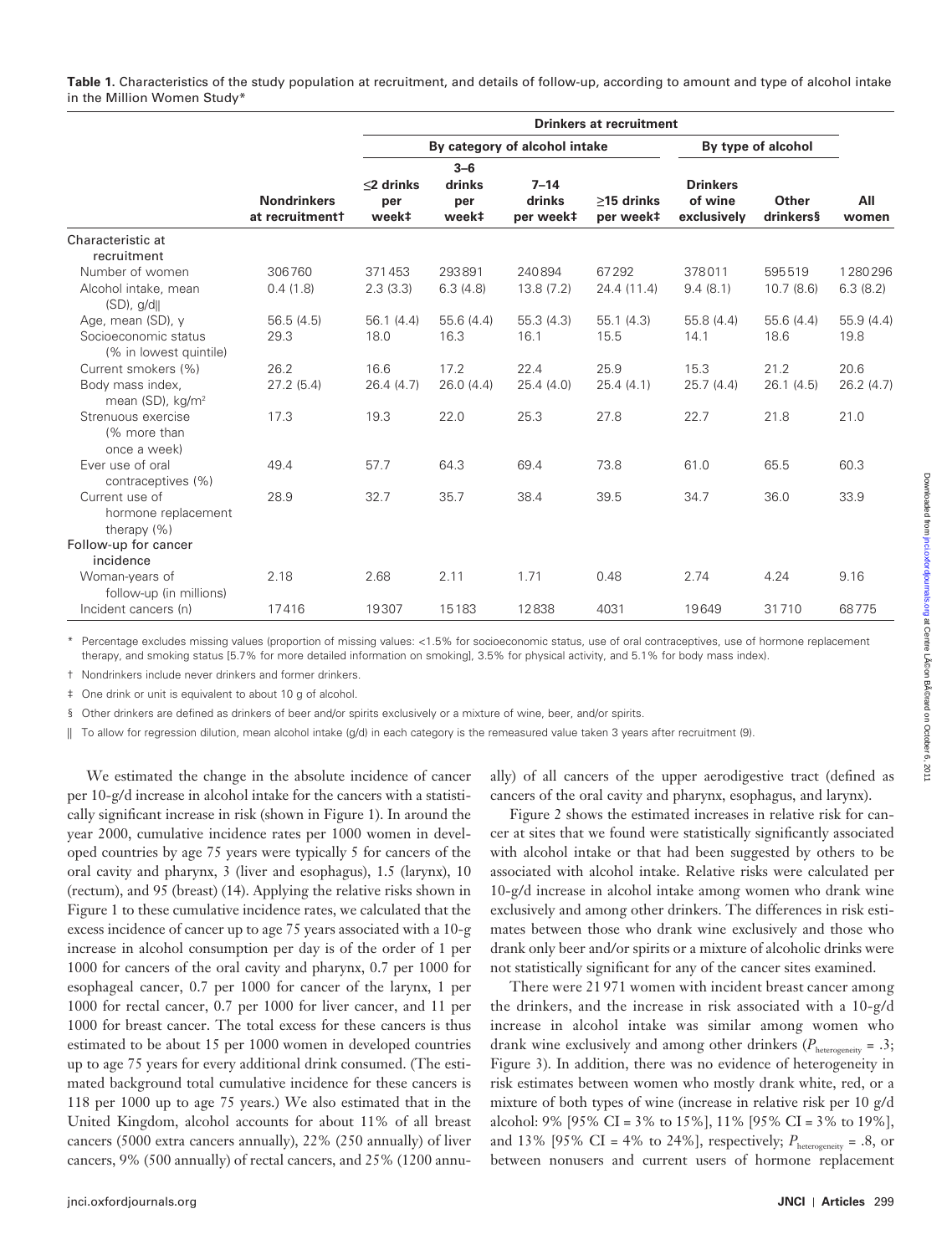|                                                                                                                                                                                                                   | women,<br>₹ |                 | Nondrinkerst        |                   | Women drinking <u>≤</u> 2<br>drinks per week#             |                | Women drinking 3-6 drinks<br>per week#               |           | Women drinking 7-14<br>drinks per week#        |                 | Women drinking ≥15<br>drinks per week#                 |                                                                                                                                                                                                                                                                                                                     |
|-------------------------------------------------------------------------------------------------------------------------------------------------------------------------------------------------------------------|-------------|-----------------|---------------------|-------------------|-----------------------------------------------------------|----------------|------------------------------------------------------|-----------|------------------------------------------------|-----------------|--------------------------------------------------------|---------------------------------------------------------------------------------------------------------------------------------------------------------------------------------------------------------------------------------------------------------------------------------------------------------------------|
| Cancer site                                                                                                                                                                                                       | Ξ           | Ξ               | RR (95% FCI)        | Ξ                 | FC1)<br>RR (95%                                           | Ξ              | RR (95% FCI)                                         | Ξ         | FC1)<br>RR (95%                                | $\mathbf{r}$    | RR (95% FCI)                                           | $P_{\text{tend}}$ §                                                                                                                                                                                                                                                                                                 |
| All cancers                                                                                                                                                                                                       | 68775       | 17416           | 1.04(1.02 to 1.06)  | 9307              | $(0.99 \text{ to } 1.01$<br>OO.                           | 5183           | 3<br>(1.00 to 1)<br>$\frac{2}{3}$                    | 12838     | 1.05(1.03 to 1.07)                             | 4031            | $\infty$<br>to 1.1<br>115(1.11)                        | $\frac{100}{2}$                                                                                                                                                                                                                                                                                                     |
| Oral cavity and pharynx                                                                                                                                                                                           | 758         | 201             | .18(1.02 to 1.36)   |                   | $\frac{16}{1}$<br>$(0.86 t0 -$<br>$\overline{\mathrm{S}}$ | 158            | $(0.97 \text{ to } 1.32)$<br>1.13                    | 142       | .13(0.96 to 1.34)                              |                 | $(1.59 \text{ to } 2.50$<br>$\frac{8}{9}$              |                                                                                                                                                                                                                                                                                                                     |
| Esophagus                                                                                                                                                                                                         | 773         | 239             | .37(1.20 to 1.57)   | $\frac{179}{178}$ | (9)<br>(0.86 t0)<br>OO.                                   | 157            | (0.99 to 7)<br>$\frac{6}{1}$                         | 139       | $\widetilde{42}$<br>.20(1.02 to                | 80              | to 2.25<br>(1.34)<br>1.74                              |                                                                                                                                                                                                                                                                                                                     |
| Nonadenocarcinoma                                                                                                                                                                                                 | 395         | 117             | .56 (1.29 to 1.89)  |                   | 1.25<br>(0.80 to 1)<br>OO.                                |                | 54)<br>$(0.97 \text{ to } 1)$<br>122                 | 82        | $\overline{1.94}$<br>1.56 (1.26 to             |                 | $(2.24 \text{ to } 4.$<br>2.99                         |                                                                                                                                                                                                                                                                                                                     |
| Adenocarcinoma                                                                                                                                                                                                    | 226         |                 | 28 (1.01 to 1.63    | 60                | $(0.77 \text{ to } 1.29)$<br>OO.                          |                | (0.96 t0 1<br>1.25                                   | 27        | (0.53)<br>0.77                                 |                 | 59)<br>$(0.39 \text{ to } 1)$                          |                                                                                                                                                                                                                                                                                                                     |
| Stomach                                                                                                                                                                                                           | 821         | 276             | 27 (1.12 to 1.44    | 220               | $(0.88 \text{ to } 1.14)$<br>$\overline{0}$               | 176            | (0.91 to 1)<br>0.06                                  | 109       | $(0.65 \text{ to } 0.95)$<br>0.79              | 9               | $(0.74 \text{ to } 1.39)$<br>$\approx$                 |                                                                                                                                                                                                                                                                                                                     |
| Colon                                                                                                                                                                                                             | 4169        | 047             | 1.00 (0.94 to 1.07  | 235               | $(0.95 \text{ to } 1.06)$<br>$\overline{S}$               | 927            | $(0.93 \text{ to } 1.06)$<br>0.99                    | 753       | $(0.95 \text{ to } 1.09)$<br>$\approx$         | 207             | $(0.87 \text{ to } 1.15)$<br>0.00                      | $\frac{1}{2}$ $\frac{1}{2}$ $\frac{1}{2}$ $\frac{1}{2}$ $\frac{1}{2}$ $\frac{1}{2}$ $\frac{1}{2}$ $\frac{1}{2}$ $\frac{1}{2}$ $\frac{1}{2}$ $\frac{1}{2}$ $\frac{1}{2}$ $\frac{1}{2}$ $\frac{1}{2}$ $\frac{1}{2}$ $\frac{1}{2}$ $\frac{1}{2}$ $\frac{1}{2}$ $\frac{1}{2}$ $\frac{1}{2}$ $\frac{1}{2}$ $\frac{1}{2}$ |
| Rectum                                                                                                                                                                                                            | 2129        | 496             | 0.94 (0.86 to 1.03  | 621               | $\overline{0}$<br>$(0.92 \text{ to}^{-1})$<br>OO.         | 479            | (0.92 to 1)<br>1.01                                  | 402       | $\frac{1}{2}$<br>$.07(0.97)$ to                | $\overline{5}$  | (1.06 to 1.49)<br>25                                   |                                                                                                                                                                                                                                                                                                                     |
| Liver                                                                                                                                                                                                             | 337         | 114             | .41 (1.16 to 1.72)  | 83                | $(0.80 \text{ to } 1.24)$<br>$\overline{S}$               | 69             | $(0.72 \text{ to } 1)$<br>0.94                       | 59        | 1.55)<br>.20(0.93 to                           | 23              | $(1.12 \text{ to } 2.56)$<br>$-70$                     |                                                                                                                                                                                                                                                                                                                     |
| ancreas                                                                                                                                                                                                           | 1325        | 378             | 1.07(0.97 to 1.20   | 382               | (0.90 to <sup>1</sup> )<br>OO.                            | 255            | $(0.78 \text{ to } 1)$<br>0.88                       | 237       | $\overline{4}$<br>1.00 (0.88 to                | 73              | $(0.85 \text{ to } 1.35)$<br>1.07                      |                                                                                                                                                                                                                                                                                                                     |
| xu/ue-                                                                                                                                                                                                            | 138         | တ္တ             | 1.09 (0.79 to 1.52  | 26                | (0.68 to 1.47<br>$\overline{0}$                           | $\mathbb{S}^2$ | $(0.75 \text{ to } 1.70)$<br>1.13                    | 36        | 2.41)<br>.74(1.25 to                           |                 | $(1.19)$ to 3.44<br>2.02                               |                                                                                                                                                                                                                                                                                                                     |
| Lung                                                                                                                                                                                                              | 5203        | 1735            | $17(1.12$ to $1.23$ |                   | $(0.94 \text{ to } 1.06)$<br>$\overline{0}$               | 886            | (0.85 to 0.97<br>0.91                                | 1040      | $\frac{1}{3}$<br>1.06 (1.00 to                 | 332             | (0.90 to 1.12)<br>$\sum$                               |                                                                                                                                                                                                                                                                                                                     |
| Malignant melanoma                                                                                                                                                                                                | 2459        | 460             | 0.80 (0.73 to 0.88) | 210<br>765        | 07<br>(0.93 to 1<br>OO.                                   | 609            | $\frac{8}{2}$<br>(0.92 to 1)<br>00.1                 | 468       | $-05$<br>0.96(0.88 to                          | $\overline{57}$ | $\overline{37}$<br>(1.00 to 1)                         |                                                                                                                                                                                                                                                                                                                     |
| <b>Breast</b>                                                                                                                                                                                                     | 28380       | 6409            | .00(0.97 to 1.03)   | 7841              | 3<br>(0.98 to 1<br>OO.                                    | 6642           | (0)<br>[<br>$(1.05 \text{ to } 1)$<br>$\frac{80}{1}$ | 5672      | $\frac{1}{10}$<br>1.13 (1.10 to                | 816             | 35)<br>$(1.23 \text{ to } 1.$<br>29                    |                                                                                                                                                                                                                                                                                                                     |
| Cervix                                                                                                                                                                                                            | 468         | 143             | 31(1.10 to 1.55)    |                   | 20)<br>$(0.83)$ to<br>OO.                                 | 8              | (0.86 t0 1<br>1.04                                   | $\approx$ | (0.79 to<br>0.98                               | 26              | .50)<br>(0.69 t0)<br>$\approx$                         |                                                                                                                                                                                                                                                                                                                     |
| Endometrium                                                                                                                                                                                                       | 4118        | 1170            | 1.06 (1.00 to 1.12) | $\frac{118}{264}$ | $(0.95 \text{ to } 1.06)$<br>$\overline{0}$               | 897            | $(0.92 \text{ to } 1.05)$<br>0.99                    | 597       | (0.83 to 0.97<br>0.90                          | 190             | (0.91 to 1)<br>$-0.0$                                  |                                                                                                                                                                                                                                                                                                                     |
| Ovary                                                                                                                                                                                                             | 3559        | 846             | 0.94 (0.88 to 1.01  | $\frac{113}{330}$ | $(0.94 \text{ to } 1.06)$<br>S.                           | 761<br>250     | $(0.83)$ to $0.95$<br>0.89                           | 661       | .05)<br>(0.90 to<br>0.97                       | $\overline{78}$ | මූ<br>$\frac{1}{2}$<br>(0.81)<br>0.94                  |                                                                                                                                                                                                                                                                                                                     |
| Renal cell carcinoma                                                                                                                                                                                              | 141         | 338             | 1.12(1.00 to 1.26)  |                   | $\overline{2}$<br>(0.90 to<br>OO.                         |                | (14)<br>(0.89 t0)<br>1.01                            | 185       | i<br>O<br>(0.80)<br>0.93                       | 38              | $0.48$ to<br>0.66                                      |                                                                                                                                                                                                                                                                                                                     |
| Bladder                                                                                                                                                                                                           | 928         | $\overline{27}$ | 1.06(0.94 to 1.21)  | 258               | <u>์ 3</u><br>0.88 to<br>S                                | 206            | $0.92$ to 1.<br>1.05                                 | ضاً<br>حا | 67<br>0.91(0.77 to                             |                 | (0.63 to 1<br>0.86                                     |                                                                                                                                                                                                                                                                                                                     |
| Brain                                                                                                                                                                                                             | 908         | 224             | 0.94 (0.82 to 1.08) | 279<br>135        | (0.89 t0)<br>OO.                                          | 203            | $(0.84 \text{ to }$<br>0.96                          | 149       | $\odot$<br>(0.77 to<br>0.90                    | SS              | 53)<br>$(0.89 \text{ to } 1.$<br>$\overline{11}$       |                                                                                                                                                                                                                                                                                                                     |
| Thyroid                                                                                                                                                                                                           | 421         | 116             | 1.10(0.91 to 1.33)  |                   | <u>ි</u><br>$0.84 \text{ to } 1$<br>$\overline{0}$        | 8              | $(0.74 \text{ to } 1)$<br>0.90                       | 61        | (0.55 to 0.91)<br>0.70                         |                 | $\overline{55}$<br>$(0.31)$ to 0.<br>0.54              |                                                                                                                                                                                                                                                                                                                     |
| Non-Hodgkin lymphoma                                                                                                                                                                                              | 2320        |                 | 1.03 (0.95 to 1.12  | 699               | $(0.93 \text{ to } 1.08)$<br>OO.                          | 545            | (0.94 t)<br>1.02                                     | 368       | 0.96<br>0.86(0.78 to                           |                 | 94)<br>$\frac{1}{2}$<br>(0.62)                         |                                                                                                                                                                                                                                                                                                                     |
| Multiple myeloma                                                                                                                                                                                                  | 786         | 213             | 1.06 (0.92 to 1.22  | 244               | 1.14)<br>$0.88$ to $\overline{\phantom{a}}$<br>OO.        | 159            | $\sum$<br>$(0.74 \text{ to } 1)$<br>0.86             | 134       | 0.94(0.79 to                                   |                 | $(0.66 \text{ to } 1)$<br>6                            |                                                                                                                                                                                                                                                                                                                     |
| Leukemia                                                                                                                                                                                                          | 993         | $\overline{25}$ | 0.98 (0.86 to 1.11  | 305               | $\overline{12}$<br>0.89 to<br>$\overline{0}$              | 214            | 0.81 to 1.07                                         | 164       | (50.1)<br>(0.79 to<br>0.92                     |                 | $.92$ to 1<br>$\subseteq$<br>$\frac{1}{2}$             |                                                                                                                                                                                                                                                                                                                     |
| Other                                                                                                                                                                                                             | 4917        | 1468            | 1.19(1.12 to 1.25)  | 362               | <u>මි</u><br>$\overline{c}$<br>95<br>⊵<br>8               | 987            | Ξ,<br>$\overline{c}$<br>89<br>0<br>95                | 854       | 5<br>$\overline{c}$<br>94<br>$\subseteq$<br>80 | 246             | $\overline{4}$<br>$\overline{c}$<br>88<br>$\circ$<br>8 |                                                                                                                                                                                                                                                                                                                     |
| * Adjusted for age, region of residence, socioeconomic status, body mass index, smoking, physical activity, use of oral contraceptives, and hormone replacement therapy. RR=relative risk; FCI=floated confidence |             |                 |                     |                   |                                                           |                |                                                      |           |                                                |                 |                                                        |                                                                                                                                                                                                                                                                                                                     |

Table 2. Relative risk (95% floated confidence interval) of incident cancer by alcohol intake reported at recruitment\* **Table 2.** Relative risk (95% floated confidence interval) of incident cancer by alcohol intake reported at recruitment \*

 † Nondrinkers include never drinkers and former drinkers. Nondrinkers include never drinkers and former drinkers.  $\ddot{+}$ 

 ‡ One drink or unit is equivalent to 10-g alcohol. One drink or unit is equivalent to 10-g alcohol.

L.  $\sim$ 

interval.

§ Test for trend was calculated among drinkers only, and categories are scored according to the mean alcohol intake reported at resurvey in each group (2.33, 6.31, 13.84, and 24.39 g/d) (9). Test for trend was calculated among drinkers only, and categories are scored according to the mean alcohol intake reported at resurvey in each group (2.33, 6.31, 13.84, and 24.39 g/d) (9).

Excluding women who had had a hysterectomy for cancer of the endometrium and cervix and bilateral oophorectomy for cancer of the ovary. || Excluding women who had had a hysterectomy for cancer of the endometrium and cervix and bilateral oophorectomy for cancer of the ovary.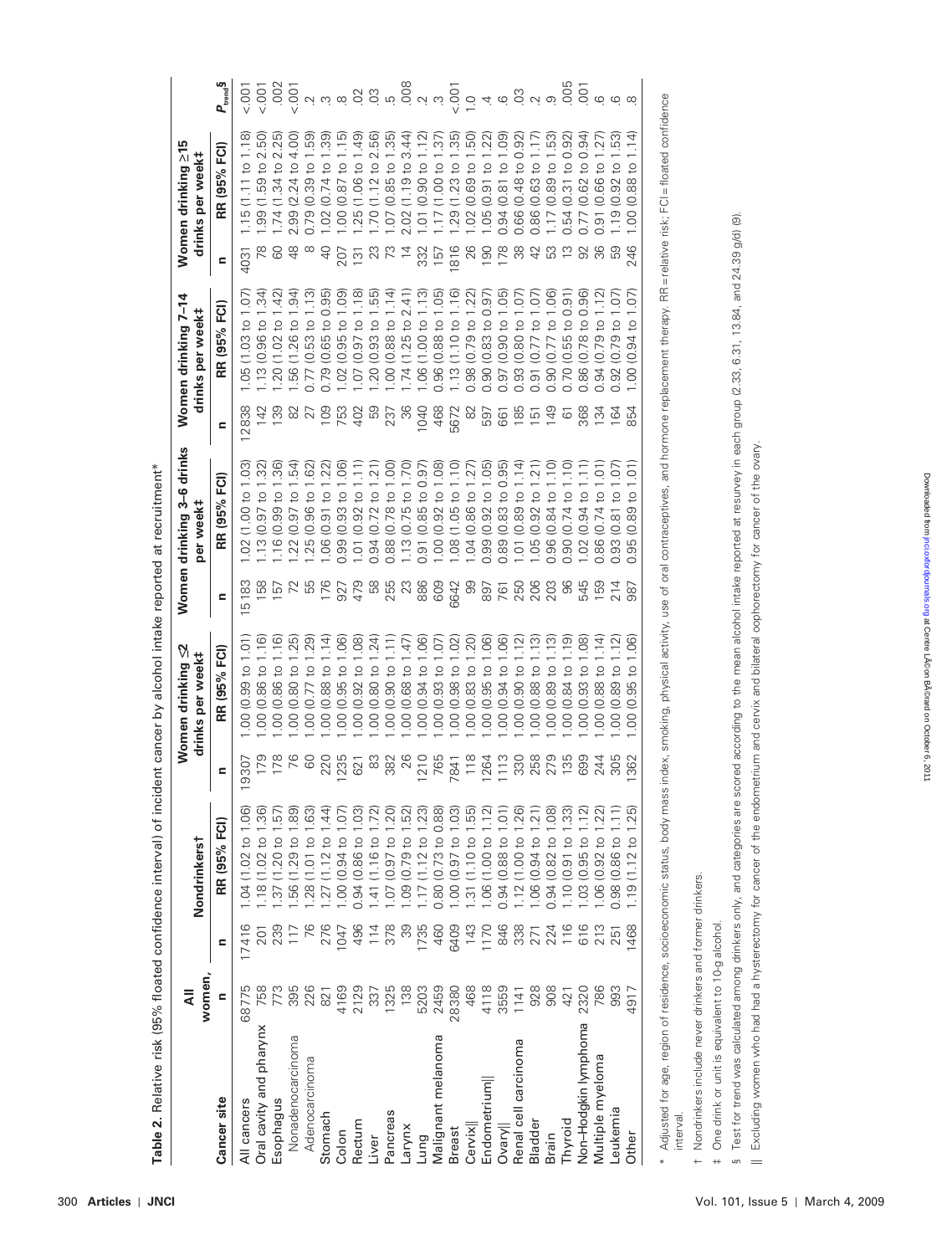|                                                                                                                                                            |             | Esophagus (  |  |
|------------------------------------------------------------------------------------------------------------------------------------------------------------|-------------|--------------|--|
|                                                                                                                                                            |             | Breast (C50) |  |
|                                                                                                                                                            |             | Rectum (C19  |  |
| <b>Figure 1.</b> Estimated increase in the relative risk (95%                                                                                              |             | Malignant me |  |
| confidence interval) of incident cancer per 10-g/d                                                                                                         |             | Pancreas (C) |  |
| increase in alcohol intake (drinkers only). Analyses<br>are adjusted for age, region of residence, socioeco-                                               |             | Lung $(C34)$ |  |
| nomic status, body mass index, smoking, physical                                                                                                           | Leukemia (C |              |  |
| activity, use of oral contraceptives and hormone<br>replacement therapy. $Cl =$ confidence interval.<br>ICD-10 = International Classification of Diseases, |             | Brain (C71)  |  |
|                                                                                                                                                            |             | Colon (C18)  |  |
| 10th Revision (the C00-C97 codes refer to malignant<br>neoplasm codes as defined in ICD-10).                                                               |             | Cervix (C53) |  |
|                                                                                                                                                            |             | $\sim$       |  |

| Cancer site or type (ICD-10)      | Number<br>of cases<br>in drinkers | % increase in relative risk (95% CI)<br>per 10-g/day increase in alcohol |
|-----------------------------------|-----------------------------------|--------------------------------------------------------------------------|
| Larynx (C32)                      | 99                                | 44 (10 to 88)                                                            |
| Oral cavity and pharynx (C00-C14) | 557                               | 29 (14 to 45)                                                            |
| Liver (C22)                       | 223                               | 24 (2 to 51)                                                             |
| Esophagus (C15)                   | 534                               | 22 (8 to 38)                                                             |
| Breast (C50)                      | 21971                             | 12 (9 to 14)                                                             |
| Rectum (C19-C20)                  | 1633                              | 10 (2 to 18)                                                             |
| Malignant melanoma (C43)          | 1999                              | 4 (-3 to 12)                                                             |
| Pancreas (C25)                    | 947                               | - 4章<br>$4(-6 to 15)$                                                    |
| Lung $(C34)$                      | 3468                              | $3(-2 to 9)$                                                             |
| Leukemia (C91-C93, C95)           | 742                               | $3(-8 to 16)$                                                            |
| Brain (C71)                       | 684                               | 1 ( $-11$ to 14)                                                         |
| Colon (C18)                       | 3122                              | -<br>8<br>8<br>8<br>8<br>$1(-5 to 6)$                                    |
| Cervix (C53)                      | 325                               | $0$ (-16 to 19)                                                          |
| Ovary (C56)                       | 2713                              | $-1$ ( $-7$ to 5)                                                        |
| Endometrium (C54)                 | 2948                              | $-3$ ( $-8$ to 3)                                                        |
| Multiple myeloma (C90)            | 573                               | $-4$ ( $-16$ to $10$ )                                                   |
| Bladder (C67)                     | 657                               | $-7$ ( $-18$ to 5)                                                       |
| Stomach (C16)                     | 545                               | $-7$ ( $-19$ to $7$ )                                                    |
| Renal cell carcinoma (C64)        | 803                               | $-12$ ( $-22$ to $-1$ )                                                  |
| Non-Hodgkin lymphoma (C82-C85)    | 1704                              | $-13$ ( $-19$ to $-5$ )                                                  |
| Thyroid (C73)                     | 305                               | $-25$ ( $-39$ to $-8$ )                                                  |
|                                   |                                   | $-100$<br>$-50$<br>50<br>0<br>10                                         |

therapy (11% [95% CI = 8% to 14%] and 12% [95% CI = 8% to 15%], respectively;  $P_{\text{heterogeneity}} = .8$ ).

Because smoking is a strong risk factor for cancers of the oral cavity and pharynx, esophagus, and larynx, these cancers of the upper aerodigestive tract were combined giving an overall increase of 27% (95% CI =  $17\%$  to 38%) in the relative risk associated with a 10-g/d increase in alcohol, and results were cross-classified by alcohol and tobacco consumption to examine their joint effects (Table 3). Increasing alcohol intake was not associated with an increased risk of cancers of the upper aerodigestive tract in never smokers or past smokers, but was strongly associated with an increased risk among current smokers ( $P_{\text{heterogeneity with two degrees of freedom}} < .001;$  Figure 4). We next examined the joint association of the type of alcoholic beverage and smoking status on the risk of cancers of the upper aerodigestive tract; the risk associated with alcohol intake in current smokers who drank wine exclusively and in current smokers who drank other alcoholic drinks was similar (increase in RR of 44% [95% CI = 17% to 79%] and 67% [95% CI = 46% to 92%] for a 10-g/d increase in alcohol intake, respectively;  $P_{\text{heterogeneity}} = .2$ ).

# **Discussion**

In this large cohort of middle-aged women in the United Kingdom, a population with low to moderate alcohol consumption where few women regularly drink more than three alcoholic drinks per day, we have shown that the amount drunk is associated with a statistically significantly increased risk of cancers of the oral

cavity and pharynx, esophagus, larynx, rectum, liver, breast, and all cancers combined. We also found a statistically significantly reduced risk for thyroid cancer, non-Hodgkin lymphoma, and renal cell carcinoma with increasing alcohol intake. For other cancer sites examined, there was no significant association with alcohol intake.

We estimated that the excess cancer incidence up to age 75 for women in developed countries for every additional 10 g of alcohol (i.e. for every additional drink) regularly consumed per day was typically of the order of 11 per 1000 for breast cancer; 1 per 1000 each for cancers of the oral cavity and pharynx and rectum; and 0.7 per 1000 each for cancers of the esophagus, larynx, and liver, giving a total excess of about 15 per 1000 women up to age 75 years for these cancers. Background incidence rates for these cancers do not vary greatly across most developed countries (14), but where they do, the excess absolute risk would be different. Although the magnitude of the excess absolute risk associated with one additional drink per day may appear small for some cancer sites, the high prevalence of moderate alcohol drinking among women in many populations means that the proportion of cancers attributable to alcohol is an important public health issue. For example, these risk estimates suggest that about 13% of cancers of the breast, upper aerodigestive tract, rectum, and liver in the United Kingdom, that is, 7000 cases annually, are attributable to alcohol and that most of this excess is made up of breast cancer and cancers of the upper aerodigestive tract (with the excess of upper aerodigestive tract cancers confined to smokers).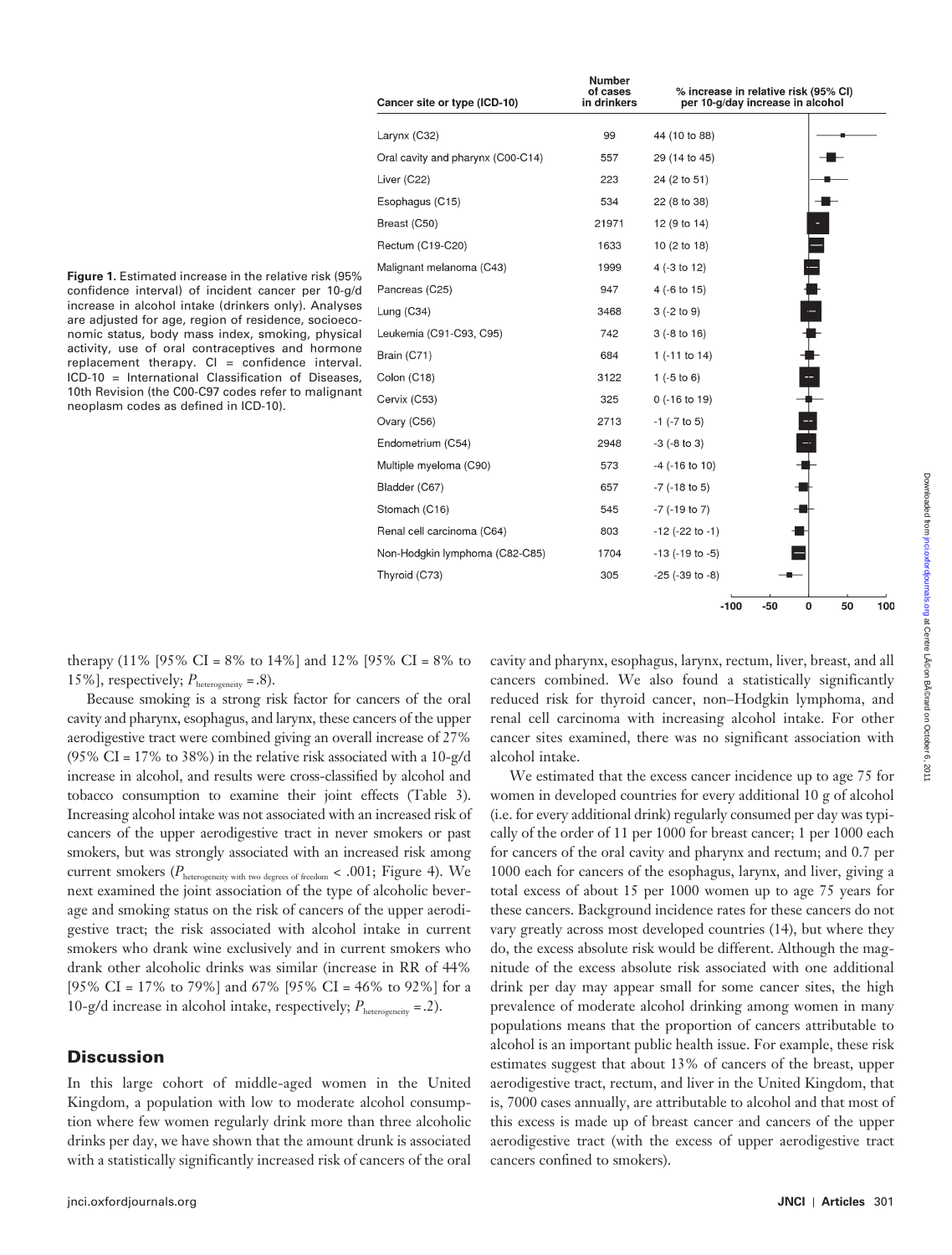| <b>Cancer site and</b><br>type of alcoholic drink | of cases<br>in drinkers | % increase in relative risk (95% CI)<br>per 10-g/day alcohol intake |                |  |  |  |
|---------------------------------------------------|-------------------------|---------------------------------------------------------------------|----------------|--|--|--|
| <b>Oral cavity</b>                                |                         |                                                                     |                |  |  |  |
| Wine exclusively                                  | 185                     | 7 (-15 to 33)                                                       |                |  |  |  |
| Other alcoholic drinks                            | 372                     | 38 (20 to 60)                                                       |                |  |  |  |
| <b>Esophagus</b>                                  |                         |                                                                     |                |  |  |  |
| Wine exclusively                                  | 183                     | 17 (-6 to 45)                                                       |                |  |  |  |
| Other alcoholic drinks                            | 351                     | 22 (4 to 43)                                                        |                |  |  |  |
| Larynx                                            |                         |                                                                     |                |  |  |  |
| Wine exclusively                                  | 24                      | 33 (-22 to 125)                                                     |                |  |  |  |
| Other alcoholic drinks                            | 75                      | 39 (1 to 91)                                                        |                |  |  |  |
| Liver                                             |                         |                                                                     |                |  |  |  |
| Wine exclusively                                  | 76                      | 1 (-30 to 47)                                                       |                |  |  |  |
| Other alcoholic drinks                            | 147                     | 31 (3 to 67)                                                        |                |  |  |  |
| <b>Breast</b>                                     |                         |                                                                     |                |  |  |  |
| Wine exclusively                                  | 8446                    | 10 (7 to 14)                                                        |                |  |  |  |
| Other alcoholic drinks                            | 13525                   | 12 (9 to 15)                                                        |                |  |  |  |
| Colon                                             |                         |                                                                     |                |  |  |  |
| Wine exclusively                                  | 1208                    | $-7$ ( $-15$ to 3)                                                  |                |  |  |  |
| Other alcoholic drinks                            | 1914                    | $3(-4 to 11)$                                                       |                |  |  |  |
| Rectum                                            |                         |                                                                     |                |  |  |  |
| Wine exclusively                                  | 627                     | $8(-5)$ to 23)                                                      |                |  |  |  |
| Other alcoholic drinks                            | 1006                    | $9(-1)$ to 20)                                                      |                |  |  |  |
| Non-Hodgkin lymphoma                              |                         |                                                                     |                |  |  |  |
| Wine exclusively                                  | 653                     | $-10$ ( $-22$ to 2)                                                 |                |  |  |  |
| Other alcoholic drinks                            | 1051                    | $-17$ ( $-25$ to $-8$ )                                             |                |  |  |  |
| <b>Thyroid</b>                                    |                         |                                                                     |                |  |  |  |
| Wine exclusively                                  | 119                     | $-31$ ( $-51$ to $-1$ )                                             |                |  |  |  |
| Other alcoholic drinks                            | 186                     | $-25$ ( $-42$ to $-3$ )                                             |                |  |  |  |
| Renal cell carcinoma                              |                         |                                                                     |                |  |  |  |
| Wine exclusively                                  | 318                     | $-13$ ( $-29$ to 5)                                                 |                |  |  |  |
| Other alcoholic drinks                            | 485                     | $-11$ ( $-23$ to 3)                                                 |                |  |  |  |
|                                                   |                         | $-100$                                                              | -50<br>0<br>50 |  |  |  |
|                                                   |                         |                                                                     |                |  |  |  |

**Number** 

Figure 2. Estimated increase in relative risk (95 confidence interval) for selected cancer sites 10-g/d increase in alcohol intake and by type of a hol consumed (drinkers only). Analyses are adjusted for age, region of residence, socioeconomic status, body mass index, smoking, physical activity, use oral contraceptives, and hormone replacement the apy. CI=confidence interval. "Other alcoholic drin is defined as drinkers of beer and/or spirits exsively or a mixture of wine, beer, and/or spirits.

This study has the advantages of having proexposure data and complete follow-up for incident cancer. Its large size allows examination of the association of alcohol intake on individual cancer sites. Further, we were able to examine these associations by type of alcoholic beverage, smoking status, and (for breast cancer) use of hormone replacement therapy. Reported alcohol intake was found to be highly reproducible in this study ( 17 ), and we addressed regression dilution by using repeat measures of alcohol intake taken approximately 3 years after recruitment  $(9,10)$ . This cannot address the potential problem of systematic underreporting of alcohol intake that is known to occur in heavy drinkers (18), but this is thought to be less of a problem for low to moderate intake (19). Hence, although some uncertainty remains about the true quantitative effect of alcohol on cancer incidence, systematic underreporting is probably not a major problem here. This study population has an alcohol intake that is comparable to that reported in a national survey of middle-aged women in the

United Kingdom (16) and the characteristics of the cohort are broadly similar to that of the female UK population of a similar age  $(20)$ .

Much of the previous epidemiological evidence of a causal association between alcohol consumption and risk of cancers of the upper aerodigestive tract has been derived from studies of men who were comparatively heavy drinkers (21). The risk of all these cancers is strongly increased among smokers (22). Little has been published on the effect of moderate drinking on the risk of these cancers or on the joint effect with smoking in women. The findings from this study show that a low to moderate alcohol intake is associated with an increased risk of upper aerodigestive tract cancers, but only among current smokers. A similar conclusion was reached in a pooled analysis of 15 case – control studies of head and neck cancer that mostly included men (23). Further, we found that alcohol increased the risk of nonadenocarcinoma but not of adenocarcinoma of the esophagus, which is also consistent with findings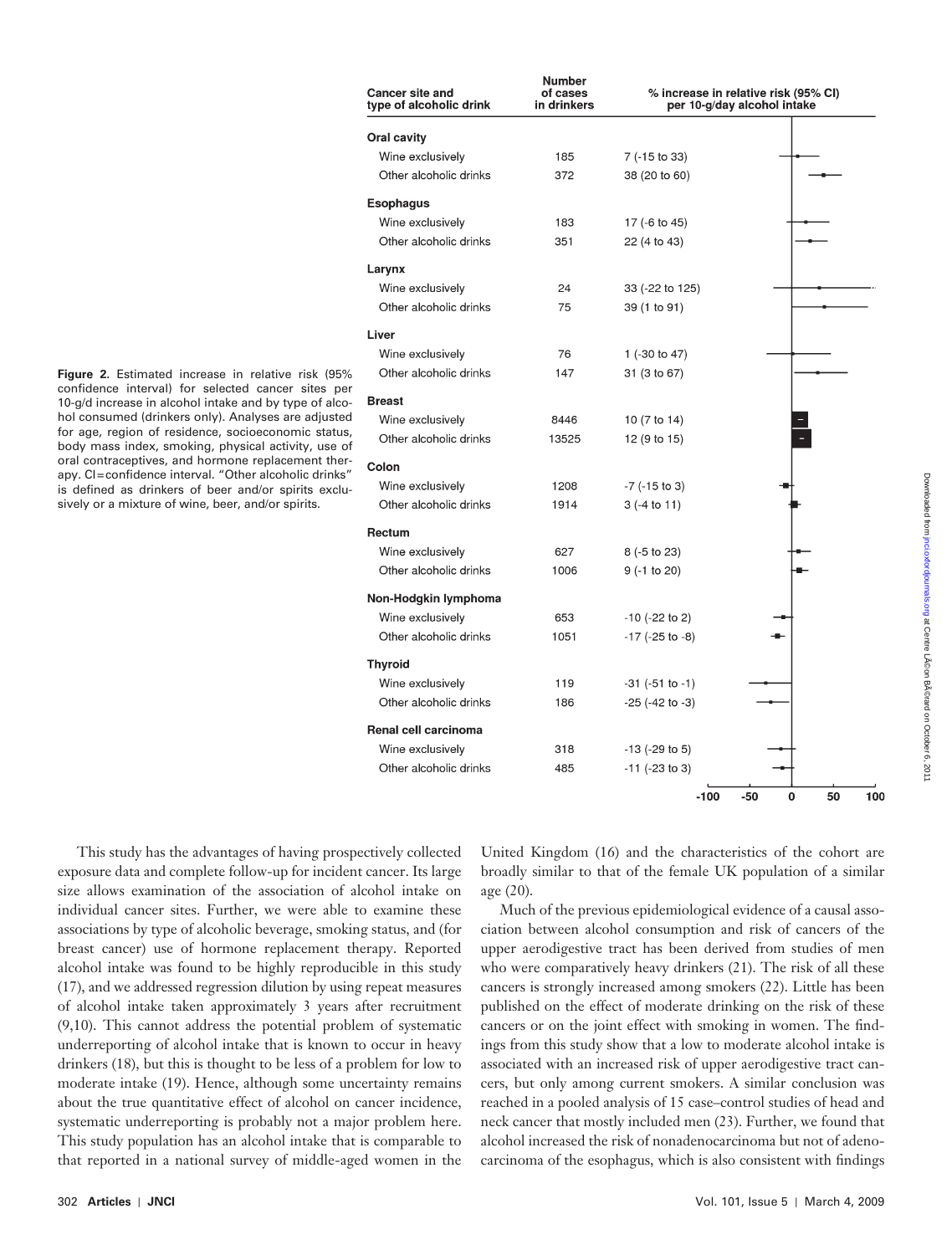from previous studies (24). Taken together, these results suggest that, in the absence of tobacco smoking, there is little or no effect of moderate alcohol consumption on the risk of cancers of the upper aerodigestive tract. Others have suggested that alcohol may accentuate the known adverse effects of smoking  $(25)$  and our data indicate that this is true even at low alcohol intakes. There are several mechanisms through which alcohol might increase risk of cancers of the upper aerodigestive tract among smokers, the most widely accepted being that alcohol may act as a solvent for carcinogens contained in tobacco smoke (26).

We found that the incidence of breast cancer increased with increasing alcohol intakes and that the low to moderate intakes typical of most middle-aged women in the United Kingdom were associated with a statistically significantly increased risk of breast cancer. Our results are consistent with results from a pooled analysis of  $53$  epidemiological studies worldwide  $(5)$ , although their finding of a 7.1% (95% CI =  $5.5\%$  to 8.7%) increase in risk per 10 g/d of alcohol is slightly lower than our estimate of 12% (95%  $CI = 9\%$  to 14%), possibly because the pooled analysis did not allow for measurement error. The association of alcohol with breast cancer risk was similar among women who drank wine exclusively and other drinkers, consistent with findings from a meta-analysis of six cohort studies (27). To our knowledge, no other study has examined the association of breast cancer incidence with alcohol intake according to the type of wine consumed and our findings indicate that breast cancer risk is similar in women who drink white wine, red wine, or a mixture of both.

It has been suggested that the association of alcohol intake with breast cancer risk may be stronger in women who are current or past users of hormone replacement therapy compared with never users (28-30), but, similar results from a meta-analysis of the worldwide data and other large studies  $(5, 31-34)$ , we found no such differences. Our risk estimates suggest that about 11% of all breast cancer in women in the United Kingdom, that is, 5000 annually, is attributable to alcohol. Although these results provide no direct evidence about mechanisms of carcinogenesis, there is increasing evidence that moderate alcohol consumption (at the levels studied here) increases circulating concentrations of sex hormones, both in premenopausal and postmenopausal women (35,36).

The International Agency for Research on Cancer concluded that alcohol consumption is causally related to liver and colorectal cancer (1). It is well established that alcohol intake is a cause of



Figure 3. Relative risk (95% floated confidence interval) of breast cancer by amount and type of alcohol consumed (drinkers only). The relative risk is plotted against the mean remeasured value of alcohol intake (g/d) in each category. Analyses are adjusted for age, region of residence, socioeconomic status, body mass index, smoking, physical activity, use of oral contraceptives and hormone replacement therapy. FCI = floated confidence interval. "Other alcoholic drinks" is defined as drinkers of beer and/or spirits exclusively or a mixture of wine, beer, and/or spirits.

chronic liver disease, and previous studies have shown an increased risk of hepatocellular carcinoma among people with a heavy alcohol intake  $(21,37)$ . The findings from this study suggest that moderate alcohol intake in women is also associated with an increased risk of liver cancer. Our finding that alcohol consumption is weakly associated with an increased risk for cancer of the rectum but probably not with cancer of the colon is consistent with findings from a recent prospective study in Europe (38), although other studies have reported no differences by anatomic subsite (39,40).

The decreased risk for thyroid cancer that we find to be associated with alcohol intake is consistent with results from some studies  $(41, 42)$ , although a meta-analysis of 10 case-control studies  $(4)$  and two other cohort studies (43,44) reported no statistically significant associations. Although moderate alcohol consumption has been shown to affect thyroid function (45), the mechanisms by which alcohol may protect against thyroid cancer are unknown. Our finding of a statistically significant reduction in risk for non-Hodgkin

**Table 3.** Relative risk (95% floated confidence interval) for cancers of the upper aerodigestive tract by alcohol intake and smoking reported at recruitment (drinkers only) \*

| Never smokers<br><b>Alcohol intake</b> |                |                       | <b>Past smokers</b> |                     |                | <b>Current smokers</b> |
|----------------------------------------|----------------|-----------------------|---------------------|---------------------|----------------|------------------------|
| (drinks per week)t                     | No. of cancers | <b>RR (95% FCI)</b>   | No. of cancers      | <b>RR (95% FCI)</b> | No. of cancers | <b>RR (95% FCI)</b>    |
| $\leq$ 2                               | 165            | 1.00 (0.86 to 1.17)   | 88                  | 1.28 (1.04 to 1.58) | 112            | 2.54 (2.10 to 3.06)    |
| $3 - 6$                                | 121            | 1.04 (0.87 to 1.25)   | 75                  | 1.22 (0.97 to 1.53) | 126            | 3.57 (2.99 to 4.26)    |
| $\geq$ 7                               | 83             | $0.93(0.75)$ to 1.16) | 116                 | 1.46 (1.22 to 1.75) | 257            | 5.22 (4.60 to 5.92)    |
| $P_{\text{trend}}$ #                   |                |                       |                     | .09                 |                | < .001                 |

Includes ICD-10 C00-C14, C15 and C32. All analyses are adjusted for age, region of residence, socioeconomic status, body mass index, physical activity, use of oral contraceptives and hormone replacement therapy. RR = relative risk; FCI = floated confidence interval. ICD-10 = International Classification of Diseases, 10th Revision.

† One drink or unit is equivalent to about 10-g alcohol.

The test for trend was calculated among drinkers only, and categories are scored according to the mean alcohol intake reported at resurvey in each group (2.18, 6.03, and 15.03 g/d in never smokers; 2.59, 6.66, and 16.89 g/d in past smokers; 2.51, 6.81, and 17.73 g/d in current smokers) (9).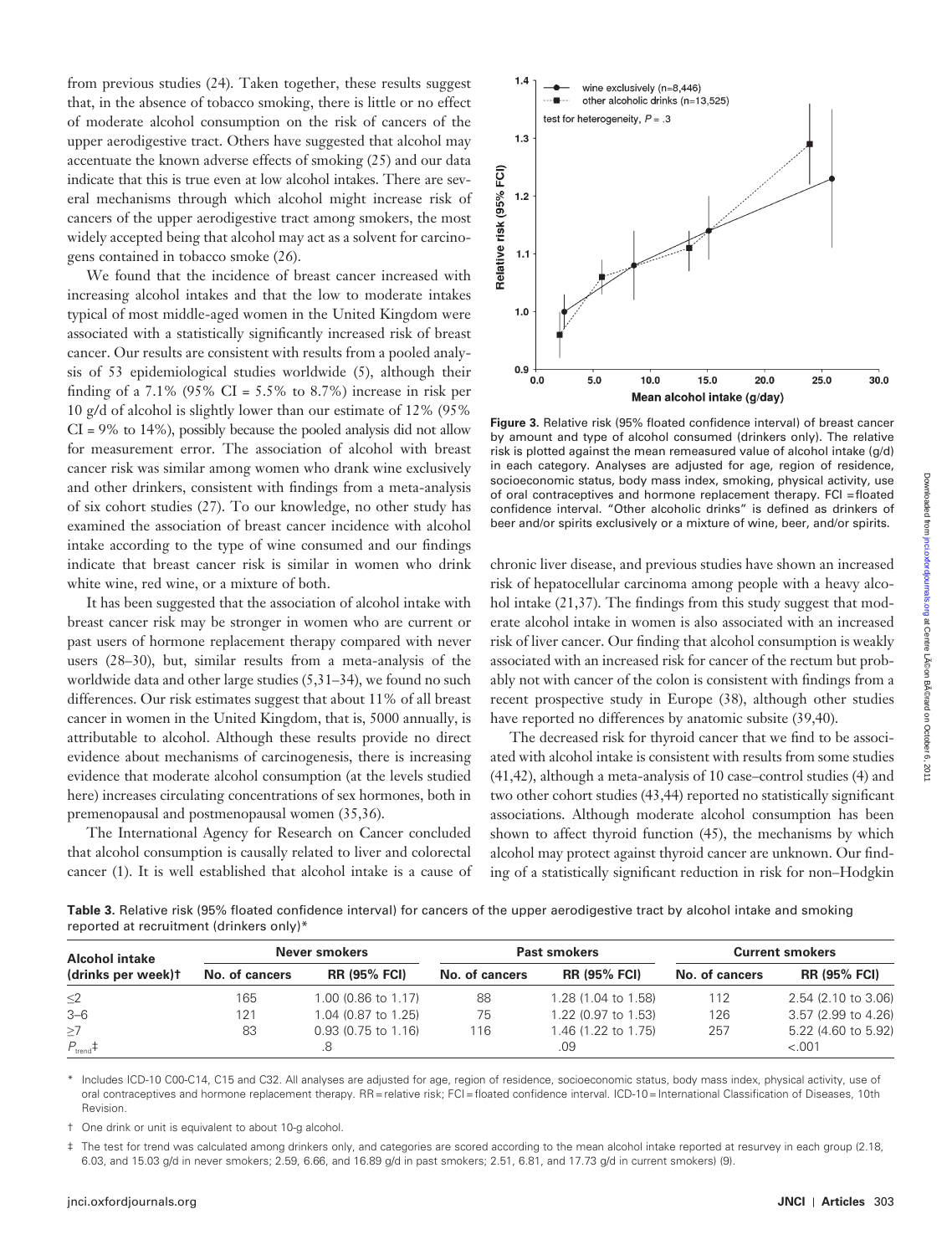

Figure 4. Relative risk (95% floated confidence interval) of cancers of the upper aerodigestive tract (cancer of the oral cavity and pharynx, lanynx and esophagus by alcohol intake and smoking (drinkers only). The relative risk is plotted against the mean remeasured value of alcohol intake (g/d) in each category. Analyses are adjusted for age, region of residence, socioeconomic status, body mass index, smoking, physical activity, use of oral contraceptives, and hormone replacement therapy. FCI = floated confidence interval.

lymphoma is consistent with results from a pooled analysis of nine case–control studies (2); to date, two cohort studies have examined this in detail, both of which have reported a statistically significant reduction in risk (46,47). The decrease in risk of renal cell carcinoma associated with moderate alcohol intake is consistent with findings from a recent pooled analysis of 12 prospective studies, seven of which had not previously reported on this association (3). The mechanisms by which moderate alcohol may protect against the risk of non-Hodgkin lymphoma and renal cell carcinoma are also not known.

A limitation of this study is that we were not able to assess the cancer risk for never drinkers and former drinkers separately because the recruitment questionnaire did not discriminate between lifelong nondrinkers and those who had stopped drinking. The increased risk seen in women who were currently nondrinkers compared with light drinkers for many cancer sites suggests that many nondrinkers may be former drinkers who have stopped drinking due to illness, and this may have caused a spuriously high relative risk in this group (48). Because of this, using current nondrinkers as the reference group category may not be appropriate and so nondrinkers were not included in out trend analyses of the association of the amount of alcohol consumed with cancer risk. Although our analyses consider the effect of usual alcohol intake in middle age, we were not able to assess the impact of changes in lifetime alcohol consumption. Finally, the low prevalence of heavy drinking in this cohort meant that we were not able to assess the association of heavy, sustained drinking on subsequent cancer risk.

All risk estimates were adjusted, as far as possible, for potential confounding factors including age, region, socioeconomic factors, smoking, body mass index, physical activity, use of oral contraceptives, and hormone replacement therapy. In particular, we were able to examine the association of alcohol with upper aerodigestive tract cancers by smoking status, thereby minimizing the potential for confounding by this factor. For other cancer sites, stratification by smoking or hormone replacement therapy made little difference to the risk estimates, which suggested that associations with alcohol are unlikely to be confounded by such factors.

In conclusion, regular consumption of low to moderate amounts of alcohol by women increases the risk of cancers of the upper aerodigestive tract, rectum, liver, and breast, all of which have been classified by the International Agency for Research on Cancer to be causally linked to alcohol intake. No statistically significant increases were found between increasing alcohol intake and cancer at other organ sites. Compared with the many studies that have reported an increased risk of various forms of cancer with alcohol intake, far fewer studies have reported that alcohol drinking appears to be associated with a reduced risk of certain other cancers. Further investigations of the possibility that alcohol reduces the risk of thyroid cancer, non – Hodgkin lymphoma, and renal cell carcinoma are warranted.

#### **References**

- 1. Baan R, Straif K, Grosse Y, et al. Carcinogenicity of alcoholic beverages. Lancet Oncol. 2007;8(4):292-293.
- 2. Morton LM, Zheng T, Holford TR, et al. Alcohol consumption and risk of non-Hodgkin lymphoma: a pooled analysis. *Lancet Oncol*. 2005;6(7): 469-476.
- 3. Lee JE, Hunter DJ, Spiegelman D, et al. Alcohol intake and renal cell cancer in a pooled analysis of 12 prospective studies. *J Natl Cancer Inst.* 2007;99(10):801-810.
- 4. Mack WJ, Preston-Martin S, Dal Maso L, et al. A pooled analysis of casecontrol studies of thyroid cancer: cigarette smoking and consumption of alcohol, coffee, and tea. *Cancer Causes Control.* 2003;14(8):773-785.
- 5. Collaborative Group of Hormonal Factors in Breast Cancer . Alcohol, tobacco and breast cancer-collaborative reanalysis of individual data from 53 epidemiological studies, including 58, 515 women with breast cancer and 95,067 women without the disease. *Br J Cancer*. 2002;87(11): 1234-1245.
- 6. The Million Women Study: design and characteristics of the study population. The Million Women Study Collaborative Group. *Breast Cancer Res.*  $1999:1(1):73-80.$
- 7. World Health Organization. *International Classification of Diseases*. 10th ed. Geneva, Switzerland: World Health Organization; 1998.
- 8. Holland B, Welch AA, Unwin ID, et al. *McCance and Widdowson's The Composition of Foods.* Cambridge: Royal Society of Chemistry, Ministry of Agriculture, Fisheries and Food; 1991.
- 9. MacMahon S, Peto R, Cutler J, et al. Blood pressure, stroke, and coronary heart disease. Part 1, prolonged differences in blood pressure: prospective observational studies corrected for the regression dilution bias. *Lancet*. 1990;335(8692):765-774.
- 10. Whitlock G, Clark T, Vander HS, et al. Random errors in the measurement of 10 cardiovascular risk factors. *Eur J Epidemiol.* 2001;17(10): 907-909.
- 11. Townsend P, Phillimore P, Beattie A. *Health and Deprivation: Inequality* and the North. London: Croon Helm; 1988.
- 12. Easton DF, Peto J, Babiker AG. Floating absolute risk: an alternative to relative risk in survival and case-control analysis avoiding an arbitrary reference group. Stat Med. 1991;10(7):1025-1035.
- 13. Collaborative Group of Hormonal Factors in Breast Cancer . Breast cancer and hormonal contraceptives: further results. *Contraception*. 1996;54: (suppl 3):1S-106S.
- 14. Curado MP, Edwards B, Shin HR, et al. *Cancer Incidence in Five Continents*, Vol. IX. Lyon, France: IARC; 2007. IARC Scientific Publications No. 160.
- 15. Office for National Statistics. *Cancer Statistics Registrations*. Series MB1 No. 36. London: HMSO; 2008.
- 16. Office for National Statistics. The National Diet and Nutrition Survey: Adults Aged 19 to 64 Years. Volume 2. London: HMSO; 2003.
- 17. Roddam AW, Spencer E, Banks E, et al. Reproducibility of a short semiquantitative food group questionnaire and its performance in estimating